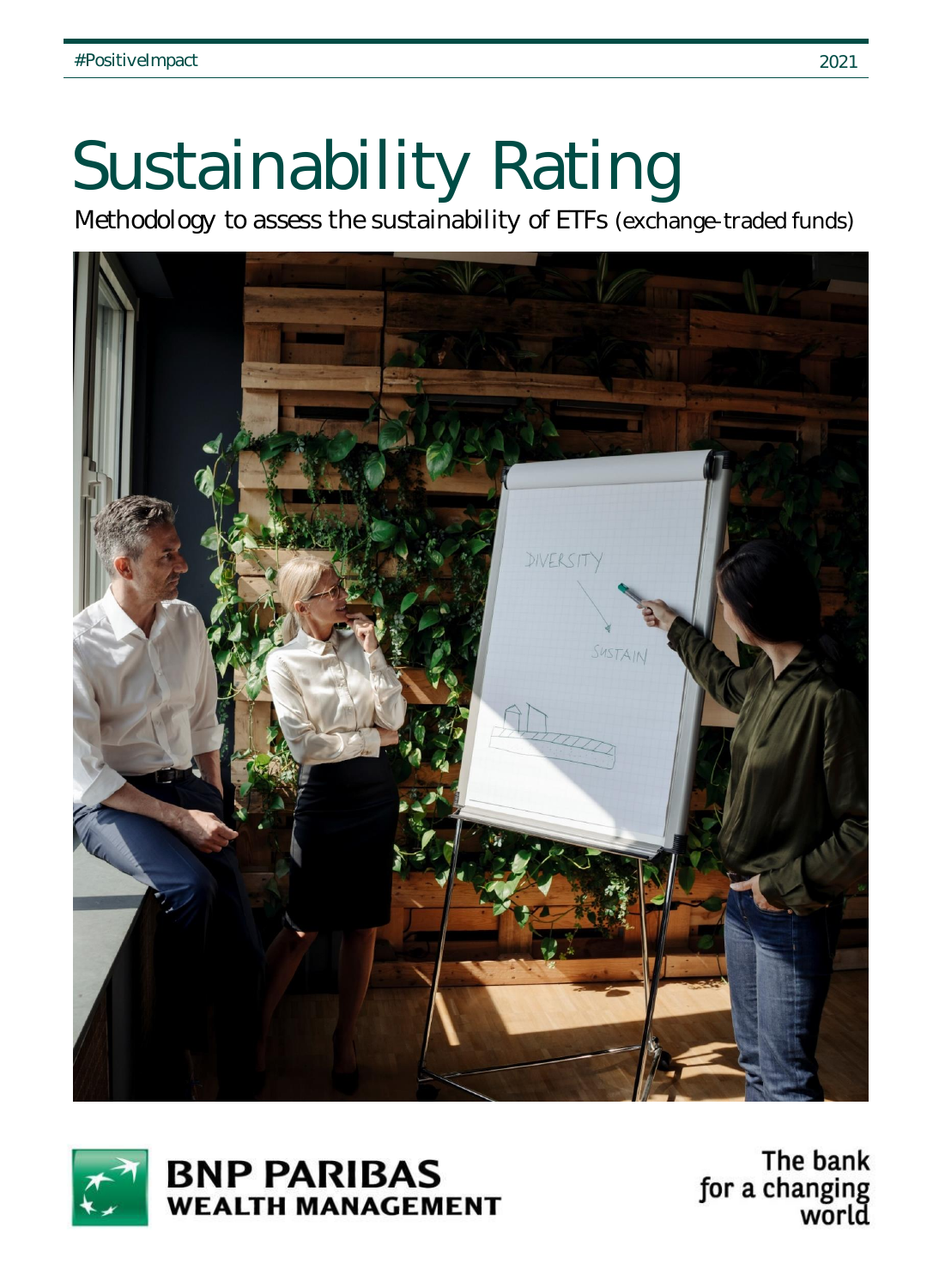## An objective comparison of sustainability

The sustainability rating provides a comparison of the sustainability level between ETFs of different asset classes and asset management companies.

This methodology is based on:

- the sustainability rating of **the underlying index** tracked by the ETF

- the rating of the added-value 'impact' of the asset management company in charge of the management of the ETF

## Sustainability level of ETFs



An analysis of sustainability criteria under 6 headings to assess index and asset management companies





The bank for a changing world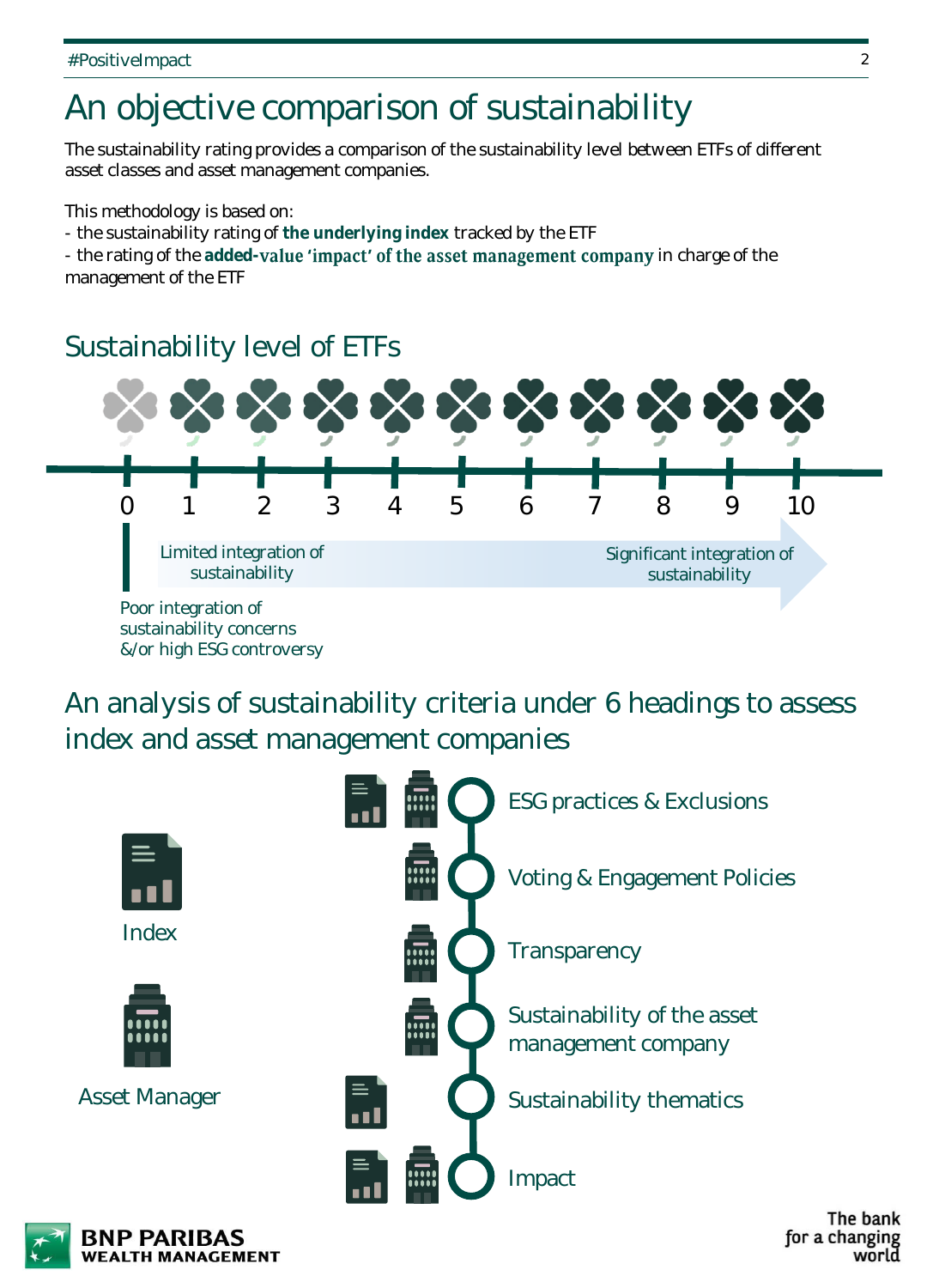## A 5-step methodology

The aim is to assess all ETFs, whether sustainable or not



- **Key points**
- BNP Paribas Wealth Management measures the sustainability of ETFs, responsible or not.
- This methodology compares, in an objective way, the sustainability of ETFs of all asset management companies.
- Our rating was designed with a common approach across all asset classes, to compare all financial instruments (funds, equities, bonds, etc.) in a portfolio.



The bank for a changing world